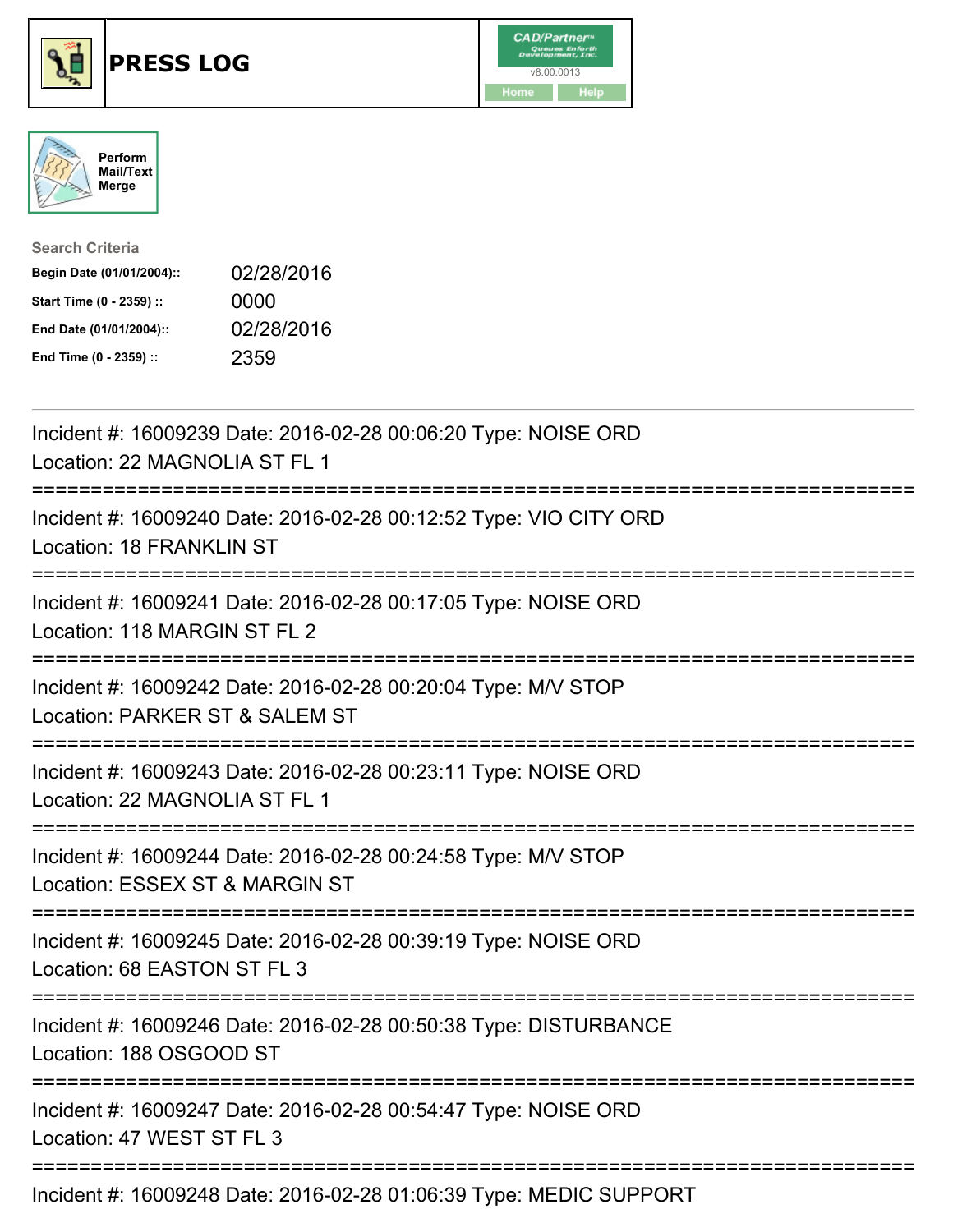Location: 8 RESERVOIR TER #2 =========================================================================== Incident #: 16009249 Date: 2016-02-28 01:07:46 Type: AUTO ACC/NO PI Location: LAWRENCE ST & PARK ST =========================================================================== Incident #: 16009250 Date: 2016-02-28 01:12:30 Type: NOISE ORD Location: 56 SPRINGFIELD ST #10 =========================================================================== Incident #: 16009251 Date: 2016-02-28 01:19:45 Type: ALARMS Location: RESTAURANT GUATEMALTECO / 647 BROADWAY =========================================================================== Incident #: 16009252 Date: 2016-02-28 01:24:36 Type: FIGHT Location: 101 TREMONT ST =========================================================================== Incident #: 16009253 Date: 2016-02-28 01:31:52 Type: M/V STOP Location: BROADWAY & TREMONT ST =========================================================================== Incident #: 16009254 Date: 2016-02-28 01:34:58 Type: M/V STOP Location: HAVERHILL ST & MAY ST =========================================================================== Incident #: 16009255 Date: 2016-02-28 01:36:34 Type: M/V STOP Location: TREMONT ST & WEST ST =========================================================================== Incident #: 16009256 Date: 2016-02-28 01:40:40 Type: NOISE ORD Location: 508 HAVERHILL ST =========================================================================== Incident #: 16009257 Date: 2016-02-28 01:44:21 Type: MEDIC SUPPORT Location: 178 BERKELEY ST =========================================================================== Incident #: 16009258 Date: 2016-02-28 01:45:04 Type: M/V STOP Location: ESSEX ST & NEWBURY ST =========================================================================== Incident #: 16009259 Date: 2016-02-28 01:46:28 Type: NOISE ORD Location: 105 MARBLE AV =========================================================================== Incident #: 16009260 Date: 2016-02-28 01:53:09 Type: TOW OF M/V Location: TRESPASS / 26 INMAN ST =========================================================================== Incident #: 16009261 Date: 2016-02-28 01:57:25 Type: NOISE ORD Location: 143 SYLVESTER ST ===========================================================================

Incident #: 16009262 Date: 2016-02-28 02:02:47 Type: NOISE ORD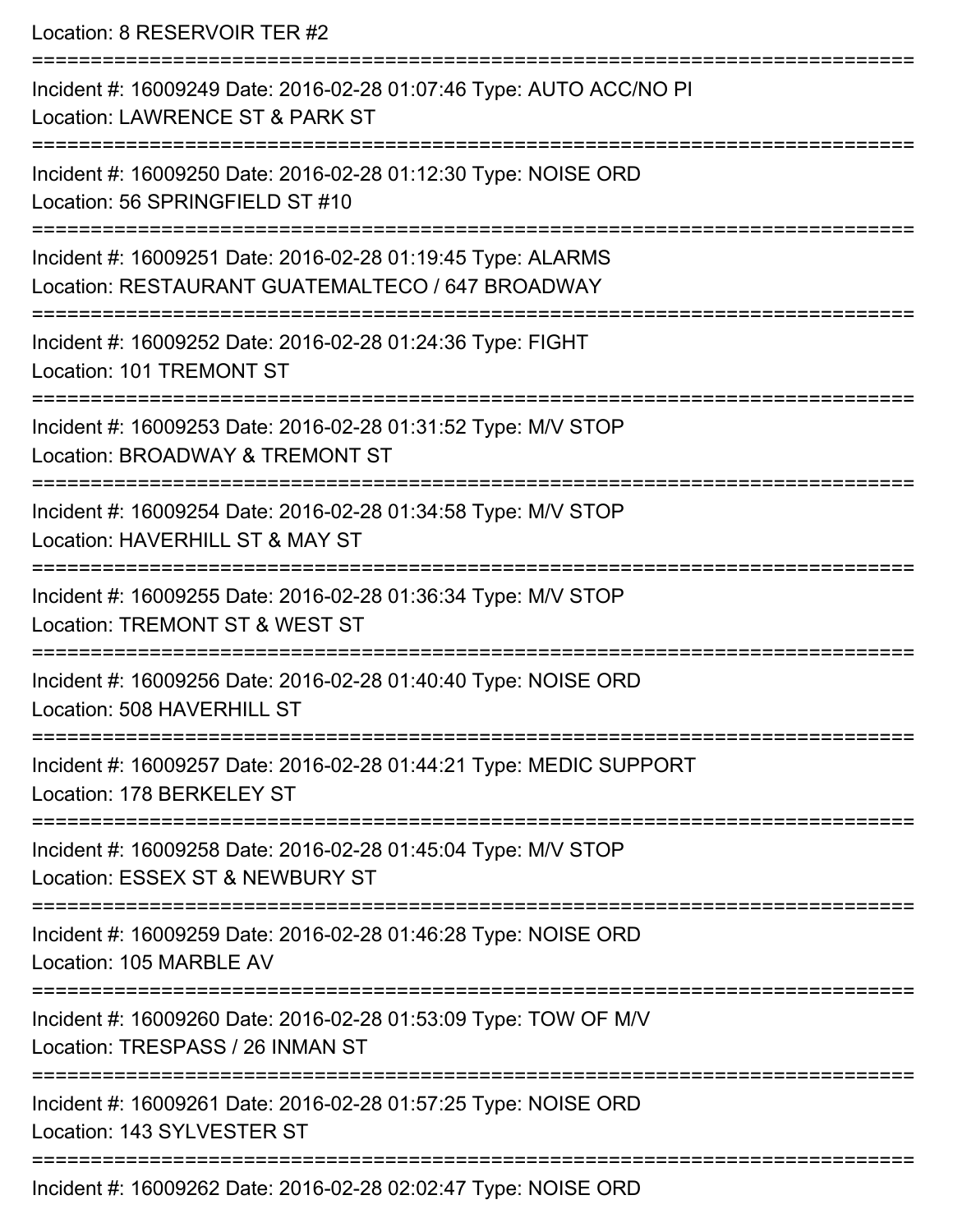| Incident #: 16009263 Date: 2016-02-28 02:06:01 Type: UNWANTEDGUEST<br>Location: 31 MT VERNON ST                 |
|-----------------------------------------------------------------------------------------------------------------|
| Incident #: 16009264 Date: 2016-02-28 02:07:11 Type: M/V STOP<br>Location: PLAZA 114 / null                     |
| Incident #: 16009265 Date: 2016-02-28 02:11:32 Type: E911 HANGUP<br>Location: 25 BROADWAY                       |
| Incident #: 16009266 Date: 2016-02-28 02:20:39 Type: NOISE ORD<br>Location: 320 LAWRENCE ST FL 1                |
| Incident #: 16009267 Date: 2016-02-28 02:21:29 Type: DOMESTIC/PROG<br>Location: 27 IRENE ST FL 2                |
| Incident #: 16009268 Date: 2016-02-28 02:24:16 Type: DISORDERLY<br>Location: 87 AVON ST FL 2                    |
| Incident #: 16009270 Date: 2016-02-28 02:24:29 Type: KEEP PEACE<br><b>Location: 3 NEWTON ST</b>                 |
| Incident #: 16009269 Date: 2016-02-28 02:25:21 Type: FIGHT<br>Location: 52 BOXFORD ST                           |
| Incident #: 16009271 Date: 2016-02-28 02:34:13 Type: NOISE ORD<br>Location: 106 ARLINGTON ST FL 2               |
| Incident #: 16009272 Date: 2016-02-28 02:37:13 Type: TOW OF M/V<br>Location: TRESPASS / 57 CAMELLA TEOLI WY     |
| Incident #: 16009273 Date: 2016-02-28 02:51:12 Type: MEDIC SUPPORT<br>Location: SAM'S FOOD STORE / 389 BROADWAY |
| Incident #: 16009274 Date: 2016-02-28 02:53:23 Type: DISTURBANCE<br>Location: 108 NEWBURY ST #301               |
| Incident #: 16009275 Date: 2016-02-28 03:00:43 Type: DISTURBANCE<br>Location: 12 MELROSE ST                     |
| Incident #: 16009276 Date: 2016-02-28 03:03:32 Type: NOISE ORD                                                  |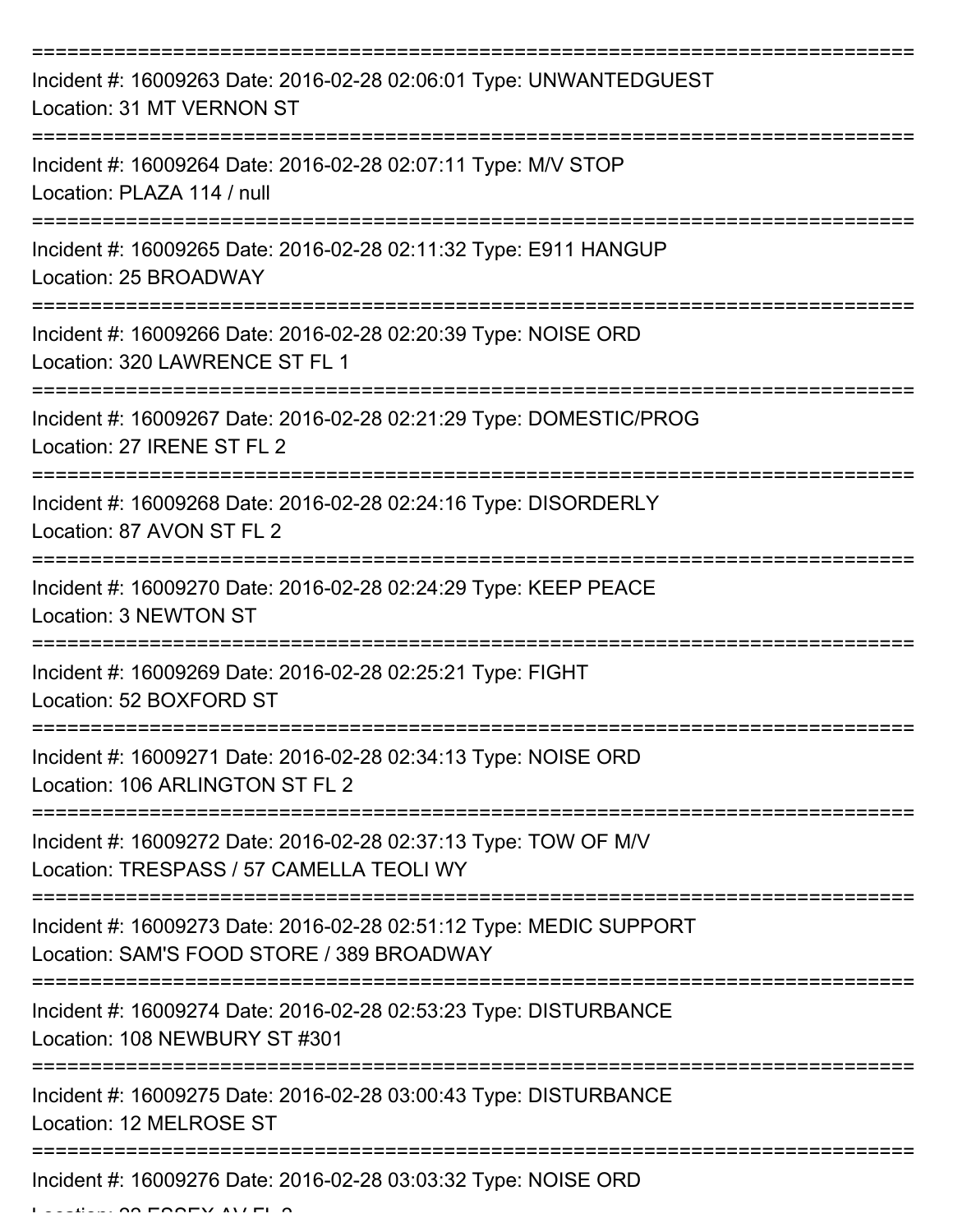| Incident #: 16009277 Date: 2016-02-28 03:04:45 Type: DISORDERLY<br>Location: 22 MAGNOLIA ST FL 1           |
|------------------------------------------------------------------------------------------------------------|
| Incident #: 16009279 Date: 2016-02-28 03:09:01 Type: M/V STOP<br>Location: E HAVERHILL ST & FERRY ST       |
| Incident #: 16009278 Date: 2016-02-28 03:09:04 Type: DK (DRUNK)<br>Location: 108 NEWBURY ST                |
| Incident #: 16009280 Date: 2016-02-28 03:14:54 Type: CK WELL BEING<br>Location: 150 MARKET ST              |
| Incident #: 16009281 Date: 2016-02-28 03:18:18 Type: M/V STOP<br>Location: S BROADWAY & SALEM ST           |
| Incident #: 16009282 Date: 2016-02-28 03:38:01 Type: NOISE ORD<br>Location: 16 WENDELL ST FL 1 REAR        |
| Incident #: 16009283 Date: 2016-02-28 03:51:56 Type: CK WELL BEING<br>Location: MCDONALDS / 599 ANDOVER ST |
| Incident #: 16009284 Date: 2016-02-28 03:53:20 Type: SUS PERS/MV<br>Location: 53 BUSWELL ST                |
| Incident #: 16009285 Date: 2016-02-28 03:57:47 Type: TOW/REC/STOL<br>Location: 17 CAMELLA TEOLI WY         |
| Incident #: 16009286 Date: 2016-02-28 03:59:21 Type: B&E/MV/PROG<br>Location: 20 MAGINNIS AV               |
| Incident #: 16009287 Date: 2016-02-28 04:05:23 Type: M/V STOP<br>Location: ACTON ST & BROADWAY             |
| Incident #: 16009289 Date: 2016-02-28 04:05:30 Type: M/V STOP<br>Location: LOWELL ST & MARGIN ST           |
| Incident #: 16009288 Date: 2016-02-28 04:05:50 Type: 911 HANG UP<br>Location: 115 MARKET ST FL 2           |
| Incident #: 16009290 Date: 2016-02-28 04:28:00 Type: NOISE ORD                                             |

Location: 10 WILLOW ST EL 2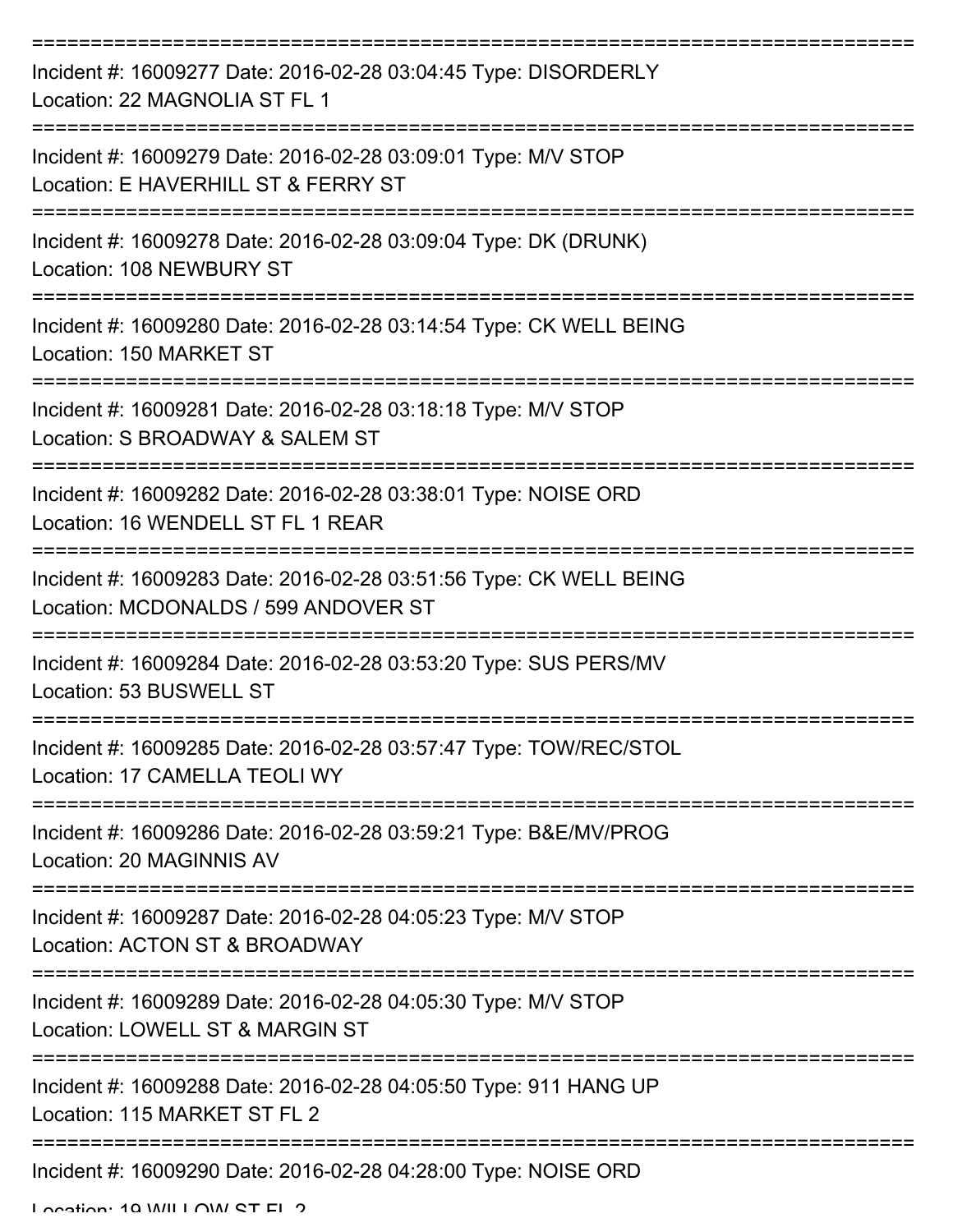| Incident #: 16009291 Date: 2016-02-28 04:32:03 Type: ALARMS<br>Location: CITY HALL / 200 COMMON ST     |
|--------------------------------------------------------------------------------------------------------|
| Incident #: 16009292 Date: 2016-02-28 04:32:12 Type: FIRE/MV<br>Location: TEDESCHIS / 390 S UNION ST   |
| Incident #: 16009293 Date: 2016-02-28 04:44:55 Type: M/V STOP<br>Location: ANDOVER ST & PARKER ST      |
| Incident #: 16009294 Date: 2016-02-28 04:53:25 Type: SUS PERS/MV<br>Location: DUCK BRIDGE & UNION ST   |
| Incident #: 16009295 Date: 2016-02-28 05:06:16 Type: M/V STOP<br>Location: HAMPSHIRE ST & LOWELL ST    |
| Incident #: 16009296 Date: 2016-02-28 05:20:50 Type: M/V STOP<br>Location: ESSEX ST & NEWBURY ST       |
| Incident #: 16009297 Date: 2016-02-28 06:16:53 Type: AUTO ACC/UNK PI<br>Location: LORING ST & SALEM ST |
| Incident #: 16009298 Date: 2016-02-28 06:17:54 Type: NOISE ORD<br>Location: 202 S UNION ST FL 3 LEFT   |
| Incident #: 16009299 Date: 2016-02-28 06:24:27 Type: NOISE ORD<br>Location: CARLETON ST & DANA ST      |
| Incident #: 16009300 Date: 2016-02-28 06:26:56 Type: M/V STOP<br>Location: S UNION ST & SALEM ST       |
| Incident #: 16009301 Date: 2016-02-28 06:38:41 Type: ALARMS<br>Location: KAJOMA JEWLERY / 204 BROADWAY |
| Incident #: 16009302 Date: 2016-02-28 07:04:01 Type: M/V STOP<br>Location: LOWELL ST & WINTER ST       |
| Incident #: 16009303 Date: 2016-02-28 07:20:37 Type: PARK & WALK<br>Location: 205 BROADWAY             |
| Incident #: 16009304 Date: 2016-02-28 07:23:36 Type: MEDIC SUPPORT<br>Location: 98 CAMBRIDGE ST FL 2   |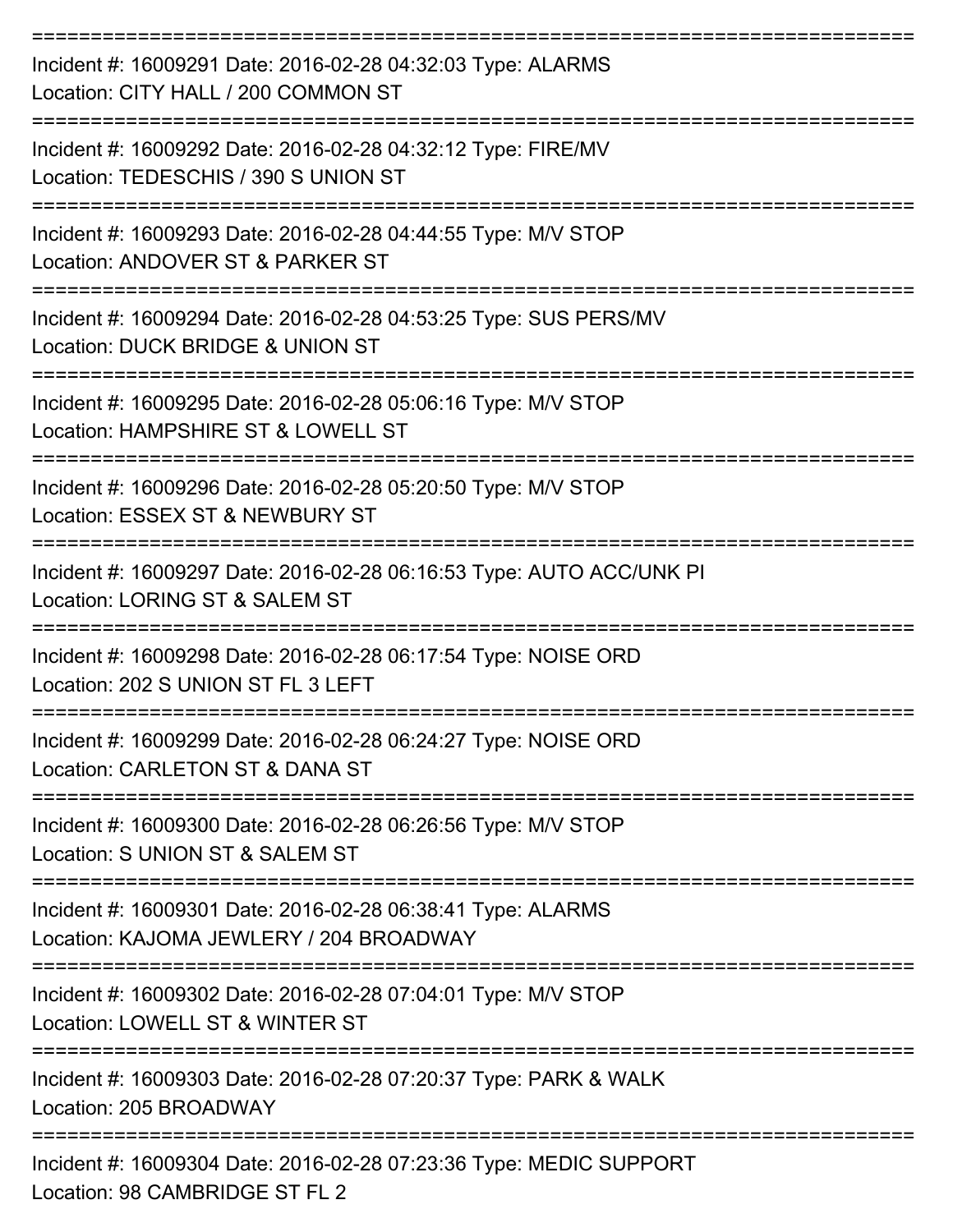| Incident #: 16009305 Date: 2016-02-28 07:58:39 Type: M/V STOP<br>Location: MERRIMACK ST & S UNION ST                                      |
|-------------------------------------------------------------------------------------------------------------------------------------------|
| Incident #: 16009306 Date: 2016-02-28 08:06:06 Type: M/V STOP<br>Location: COMMON ST & LAWRENCE ST                                        |
| Incident #: 16009307 Date: 2016-02-28 08:09:23 Type: MEDIC SUPPORT<br>Location: 6 EXCHANGE ST FL 3<br>;================================== |
| Incident #: 16009308 Date: 2016-02-28 08:24:01 Type: DISTURBANCE<br>Location: 48 COOLIDGE ST FL 1                                         |
| Incident #: 16009309 Date: 2016-02-28 09:00:10 Type: DISTURBANCE<br>Location: 190 OSGOOD ST                                               |
| Incident #: 16009310 Date: 2016-02-28 09:39:06 Type: TOW OF M/V<br>Location: HAVERHILL ST & WHITE ST<br>:=========================        |
| Incident #: 16009311 Date: 2016-02-28 09:45:52 Type: INVESTIGATION<br>Location: 3 LEA ST                                                  |
| Incident #: 16009312 Date: 2016-02-28 09:56:30 Type: TOW OF M/V<br>Location: 456 PROSPECT ST                                              |
| Incident #: 16009313 Date: 2016-02-28 10:01:55 Type: MEDIC SUPPORT<br>Location: 333 HOWARD ST #16                                         |
| Incident #: 16009314 Date: 2016-02-28 10:22:30 Type: M/V STOP<br>Location: 357 HOWARD ST                                                  |
| Incident #: 16009315 Date: 2016-02-28 10:30:47 Type: BUILDING CHK<br>Location: 140 FARNHAM ST                                             |
| Incident #: 16009316 Date: 2016-02-28 10:39:30 Type: M/V STOP<br>Location: BROADWAY & GREEN ST                                            |
| Incident #: 16009317 Date: 2016-02-28 10:42:08 Type: M/V STOP<br>Location: 342 BROADWAY                                                   |
| Incident #: 16009318 Date: 2016-02-28 10:53:37 Type: M/V STOP<br>Location: BROADWAY & MANCHESTER ST                                       |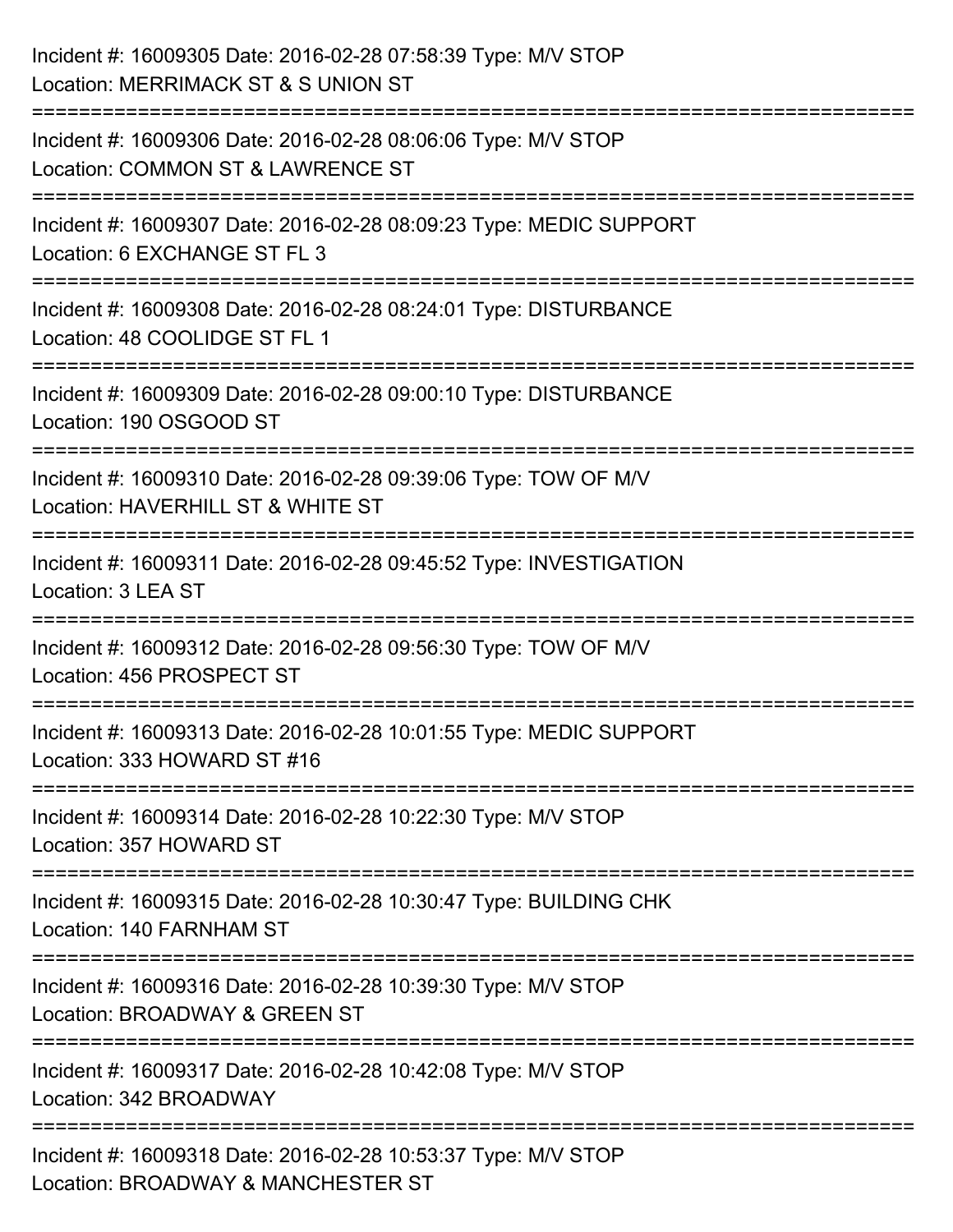| Incident #: 16009319 Date: 2016-02-28 10:57:38 Type: M/V STOP<br>Location: 176 AMESBURY ST                   |
|--------------------------------------------------------------------------------------------------------------|
| Incident #: 16009320 Date: 2016-02-28 10:59:02 Type: M/V STOP<br>Location: 290 MERRIMACK ST                  |
| Incident #: 16009321 Date: 2016-02-28 11:10:16 Type: M/V STOP<br>Location: HENNESSEY SCHOOL / 122 HANCOCK ST |
| Incident #: 16009323 Date: 2016-02-28 11:20:41 Type: DISTURBANCE<br>Location: 123 LAWRENCE ST                |
| Incident #: 16009322 Date: 2016-02-28 11:22:10 Type: M/V STOP<br>Location: 15 MEDFORD ST                     |
| Incident #: 16009324 Date: 2016-02-28 11:29:09 Type: GENERAL SERV<br>Location: LAWRENCE ST & METHUEN ST      |
| Incident #: 16009325 Date: 2016-02-28 11:45:01 Type: M/V STOP<br>Location: 239 BROADWAY                      |
| Incident #: 16009326 Date: 2016-02-28 11:58:58 Type: SUS PERS/MV<br>Location: 264 LOWELL ST                  |
| Incident #: 16009327 Date: 2016-02-28 12:07:46 Type: CK WELL BEING<br>Location: 271 COLONIAL RD              |
| Incident #: 16009328 Date: 2016-02-28 12:09:05 Type: M/V STOP<br>Location: LAWRENCE ST & MYRTLE ST           |
| Incident #: 16009329 Date: 2016-02-28 12:11:19 Type: DISTURBANCE<br>Location: 82 BENNINGTON ST               |
| Incident #: 16009330 Date: 2016-02-28 12:25:51 Type: SUICIDE ATTEMPT<br>Location: 9 LOWELL ST                |
| Incident #: 16009331 Date: 2016-02-28 12:31:25 Type: KEEP PEACE<br>Location: 25 STEINER ST                   |
| Incident #: 16009332 Date: 2016-02-28 13:24:10 Type: M/V STOP<br>Location: 72 SALEM ST                       |

===========================================================================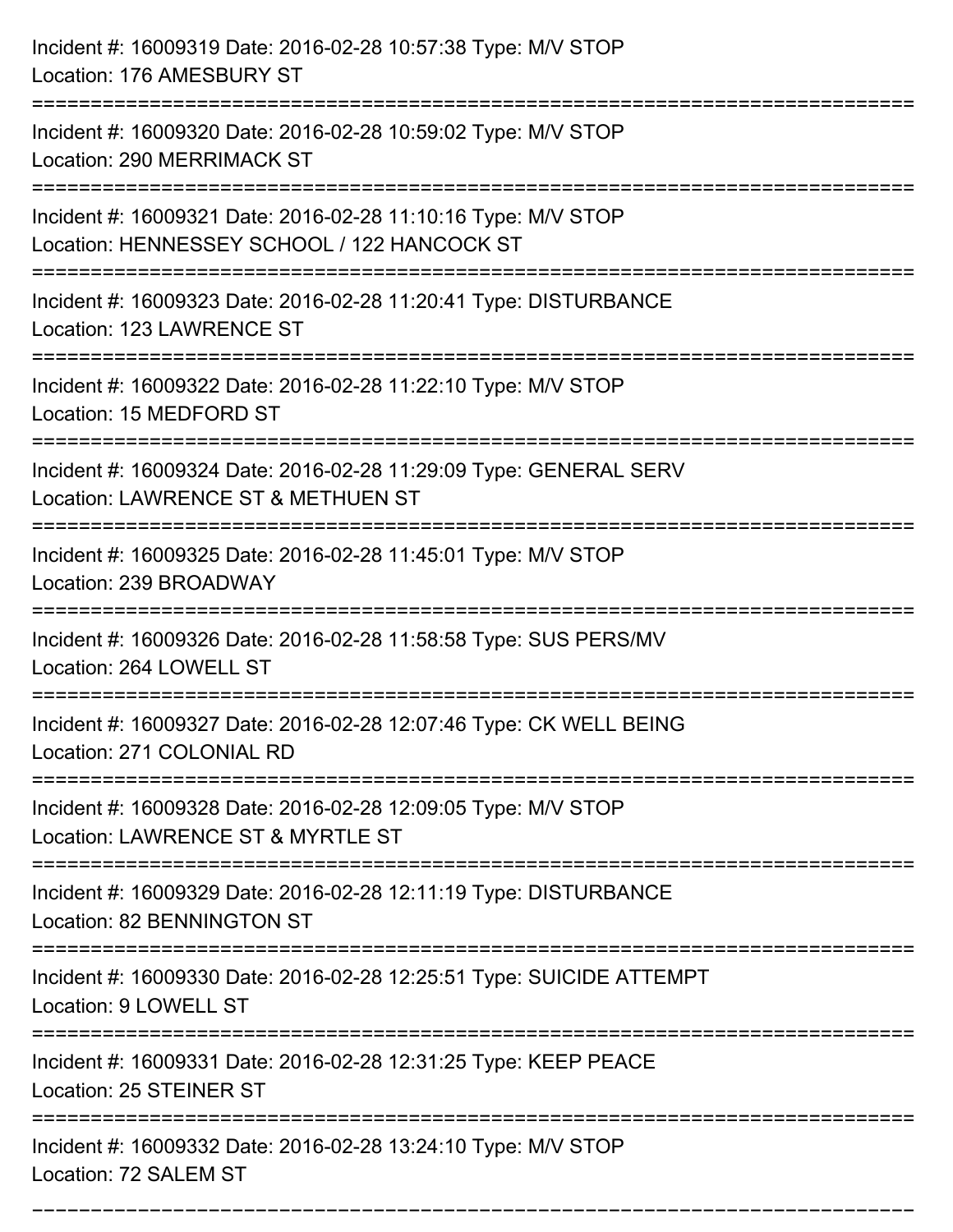| Incident #: 16009333 Date: 2016-02-28 13:25:12 Type: LIC PLATE STO<br>Location: 62 MARKET ST                           |
|------------------------------------------------------------------------------------------------------------------------|
| Incident #: 16009334 Date: 2016-02-28 13:25:27 Type: THREATS/PROG<br>Location: SUNOCO SERVICE, SANCHEZ / 599 BROADWAY  |
| Incident #: 16009335 Date: 2016-02-28 13:33:57 Type: KEEP PEACE<br>Location: 55 SARGENT ST<br>======================== |
| Incident #: 16009336 Date: 2016-02-28 14:10:55 Type: M/V STOP<br>Location: 51 WINTHROP AV                              |
| Incident #: 16009337 Date: 2016-02-28 14:16:26 Type: MV/BLOCKING<br>Location: 191 MAPLE ST                             |
| Incident #: 16009338 Date: 2016-02-28 14:42:34 Type: M/V STOP<br>Location: GENERAL ST & UNION ST                       |
| Incident #: 16009339 Date: 2016-02-28 14:44:37 Type: ASSSIT AMBULANC<br>Location: 37 BYRON AV FL 1ST<br>============== |
| Incident #: 16009340 Date: 2016-02-28 14:49:22 Type: DISTURBANCE<br>Location: 44 KENDALL ST                            |
| Incident #: 16009341 Date: 2016-02-28 14:53:48 Type: A&B PROG<br>Location: ANDOVER ST & EATON ST                       |
| Incident #: 16009343 Date: 2016-02-28 14:54:32 Type: ANIMAL COMPL<br>Location: 67 NEWTON ST #17                        |
| Incident #: 16009342 Date: 2016-02-28 14:57:03 Type: SHOTS FIRED<br>Location: 25 POPLAR ST                             |
| Incident #: 16009345 Date: 2016-02-28 15:12:34 Type: CK WELL BEING<br>Location: 10 ABBOTT ST #LEFT SIDE DOOR FL 2      |
| Incident #: 16009344 Date: 2016-02-28 15:13:25 Type: SUS PERS/MV<br>Location: 84 ARLINGTON ST                          |
| Incident #: 16009346 Date: 2016-02-28 15:18:16 Type: MEDIC SUPPORT<br>Location: 248 BROADWAY #210                      |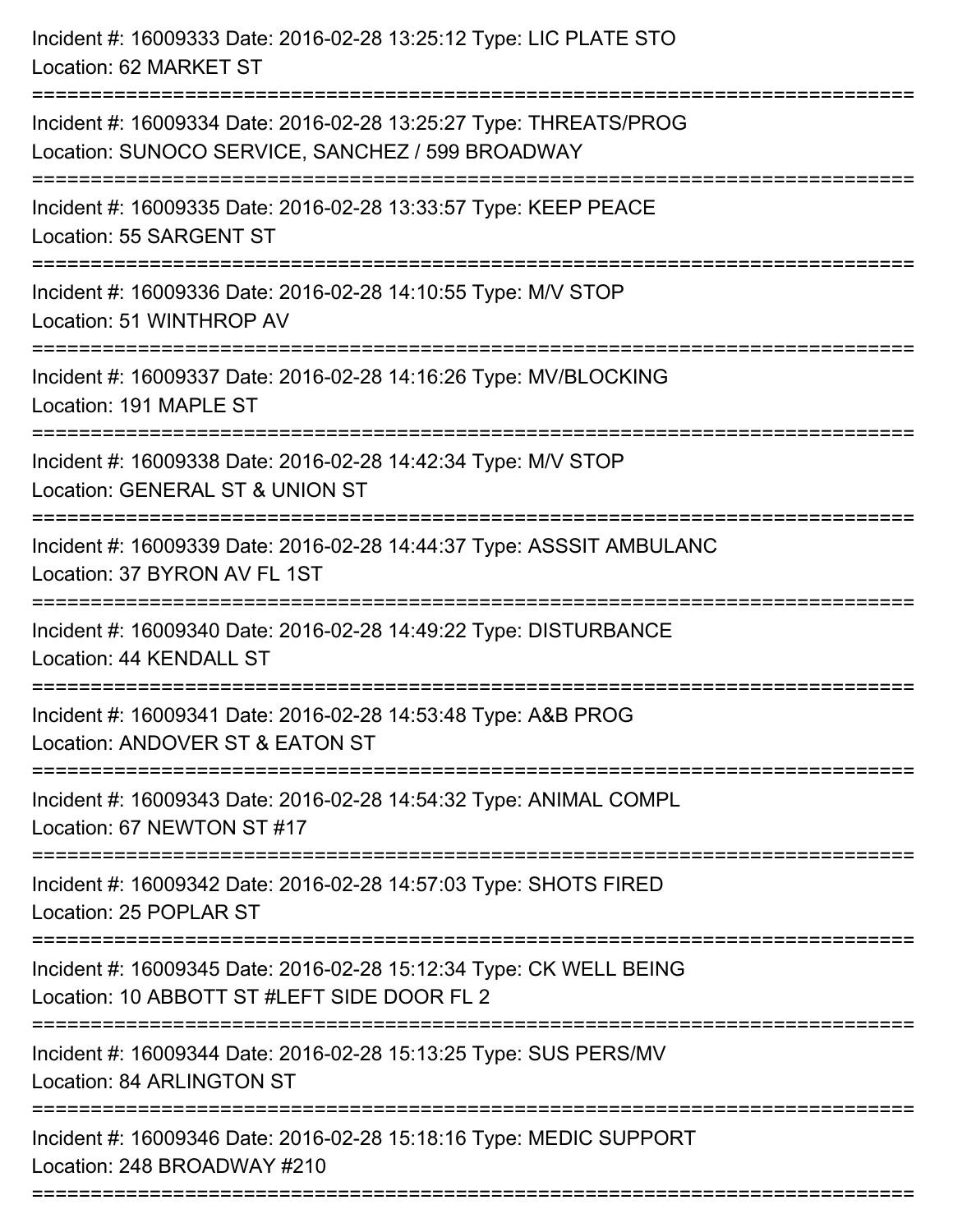Location: 17 WEST ST

| Incident #: 16009348 Date: 2016-02-28 15:53:23 Type: AUTO ACC/UNK PI<br>Location: 25 BASSWOOD ST                                 |
|----------------------------------------------------------------------------------------------------------------------------------|
| Incident #: 16009349 Date: 2016-02-28 16:22:12 Type: NOISE ORD<br>Location: 112 FARNHAM ST                                       |
| Incident #: 16009350 Date: 2016-02-28 16:23:30 Type: FRAUD<br>Location: 14 HAMPTON ST                                            |
| Incident #: 16009351 Date: 2016-02-28 16:32:47 Type: DISTURBANCE<br>Location: 44 KENDALL ST FL 3                                 |
| Incident #: 16009352 Date: 2016-02-28 16:33:41 Type: LARCENY/PAST<br><b>Location: 2 BAILEY ST</b>                                |
| Incident #: 16009353 Date: 2016-02-28 16:34:33 Type: DISORDERLY<br>Location: 495 LOWELL ST                                       |
| Incident #: 16009354 Date: 2016-02-28 16:35:38 Type: ANIMAL COMPL<br>Location: 178 ABBOTT ST                                     |
| Incident #: 16009355 Date: 2016-02-28 16:40:53 Type: MEDIC SUPPORT<br>Location: 390 S UNION ST                                   |
| ===============<br>Incident #: 16009356 Date: 2016-02-28 16:48:25 Type: NOISE ORD<br>Location: 594 ANDOVER ST                    |
| Incident #: 16009357 Date: 2016-02-28 16:49:51 Type: LOUD NOISE<br><b>Location: LAWRENCE &amp; ARLINGTON</b>                     |
| Incident #: 16009358 Date: 2016-02-28 17:03:16 Type: SUS PERS/MV<br>Location: LA FRUITERIA / 75 MANCHESTER ST                    |
| =====================================<br>Incident #: 16009359 Date: 2016-02-28 17:12:31 Type: NOISE ORD<br>Location: 3 FARLEY ST |
| Incident #: 16009360 Date: 2016-02-28 17:12:35 Type: HIT & RUN M/V<br>Location: ABBOTT ST & S UNION ST                           |
|                                                                                                                                  |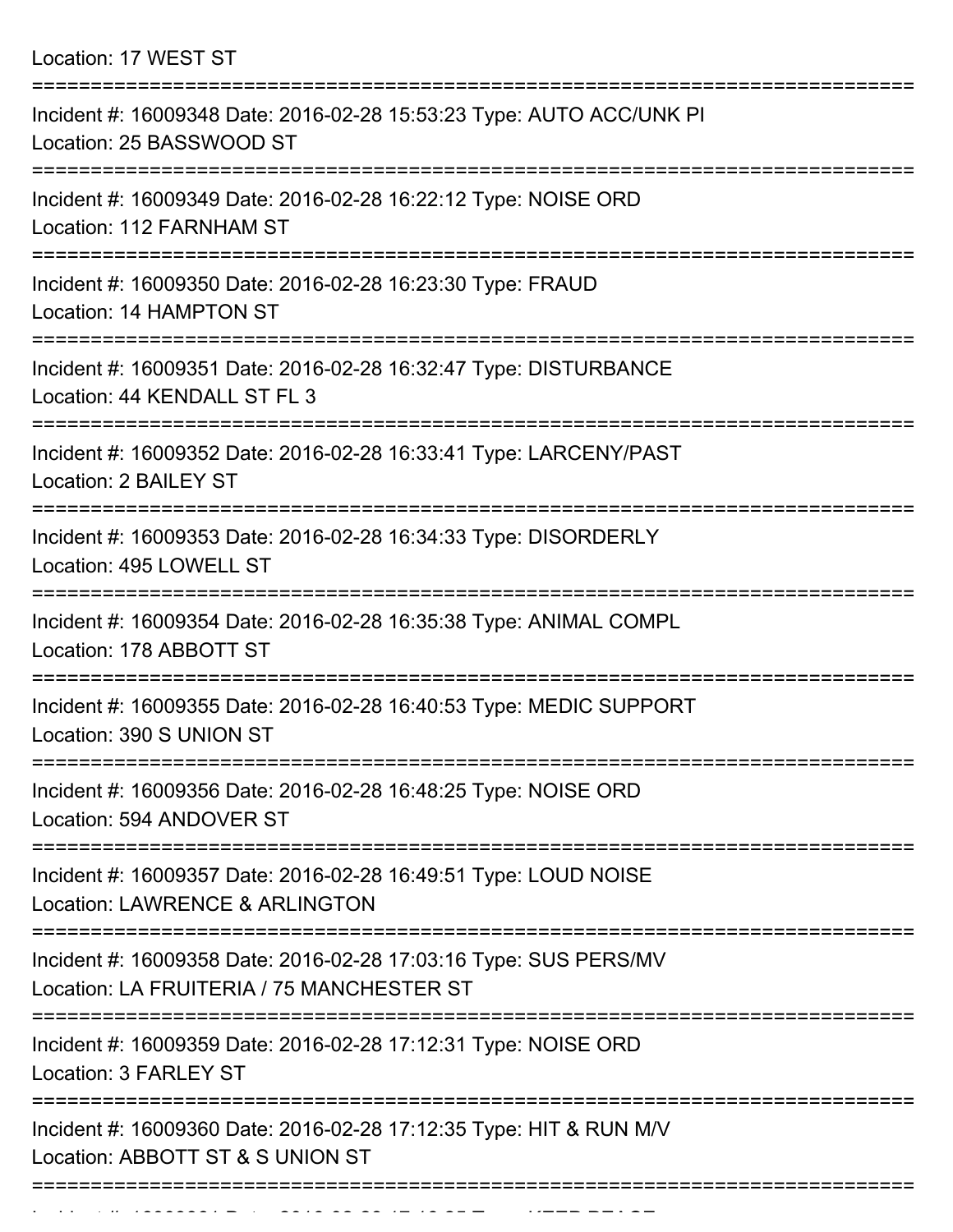Location: 15 HALL ST FL 1

| Incident #: 16009362 Date: 2016-02-28 17:23:08 Type: THREATS<br>Location: 42 MARBLE AV                             |
|--------------------------------------------------------------------------------------------------------------------|
| Incident #: 16009363 Date: 2016-02-28 17:26:11 Type: ALARM/BURG<br>Location: RESTERANT GUATEMATACLE / 647 BROADWAY |
| Incident #: 16009364 Date: 2016-02-28 17:50:04 Type: NOISE ORD<br>Location: 164 ABBOTT ST                          |
| Incident #: 16009365 Date: 2016-02-28 17:56:26 Type: SPECIAL CHECK<br><b>Location: HIGH ST</b>                     |
| Incident #: 16009366 Date: 2016-02-28 18:00:53 Type: DISTURBANCE<br>Location: COMMON ST & FRANKLIN ST              |
| Incident #: 16009367 Date: 2016-02-28 18:06:04 Type: M/V STOP<br>Location: ESSEX ST & FRANKLIN ST                  |
| Incident #: 16009368 Date: 2016-02-28 18:18:18 Type: M/V STOP<br>Location: MARKET ST & PARKER ST                   |
| Incident #: 16009369 Date: 2016-02-28 18:20:44 Type: M/V STOP<br>Location: CRESCENT ST & MAY ST                    |
| Incident #: 16009370 Date: 2016-02-28 18:23:15 Type: ALARM/BURG<br>Location: PAYLESS / 700 ESSEX ST                |
| Incident #: 16009371 Date: 2016-02-28 18:26:30 Type: M/V STOP<br><b>Location: 1 TREMONT ST</b>                     |
| Incident #: 16009373 Date: 2016-02-28 18:26:31 Type: MAL DAMAGE<br>Location: 607 HOWARD ST                         |
| Incident #: 16009372 Date: 2016-02-28 18:27:20 Type: M/V STOP<br>Location: MARKET ST & PARKER ST                   |
| Incident #: 16009374 Date: 2016-02-28 18:30:09 Type: KEEP PEACE<br>Location: 73 JACKSON ST #6A FL 4                |
|                                                                                                                    |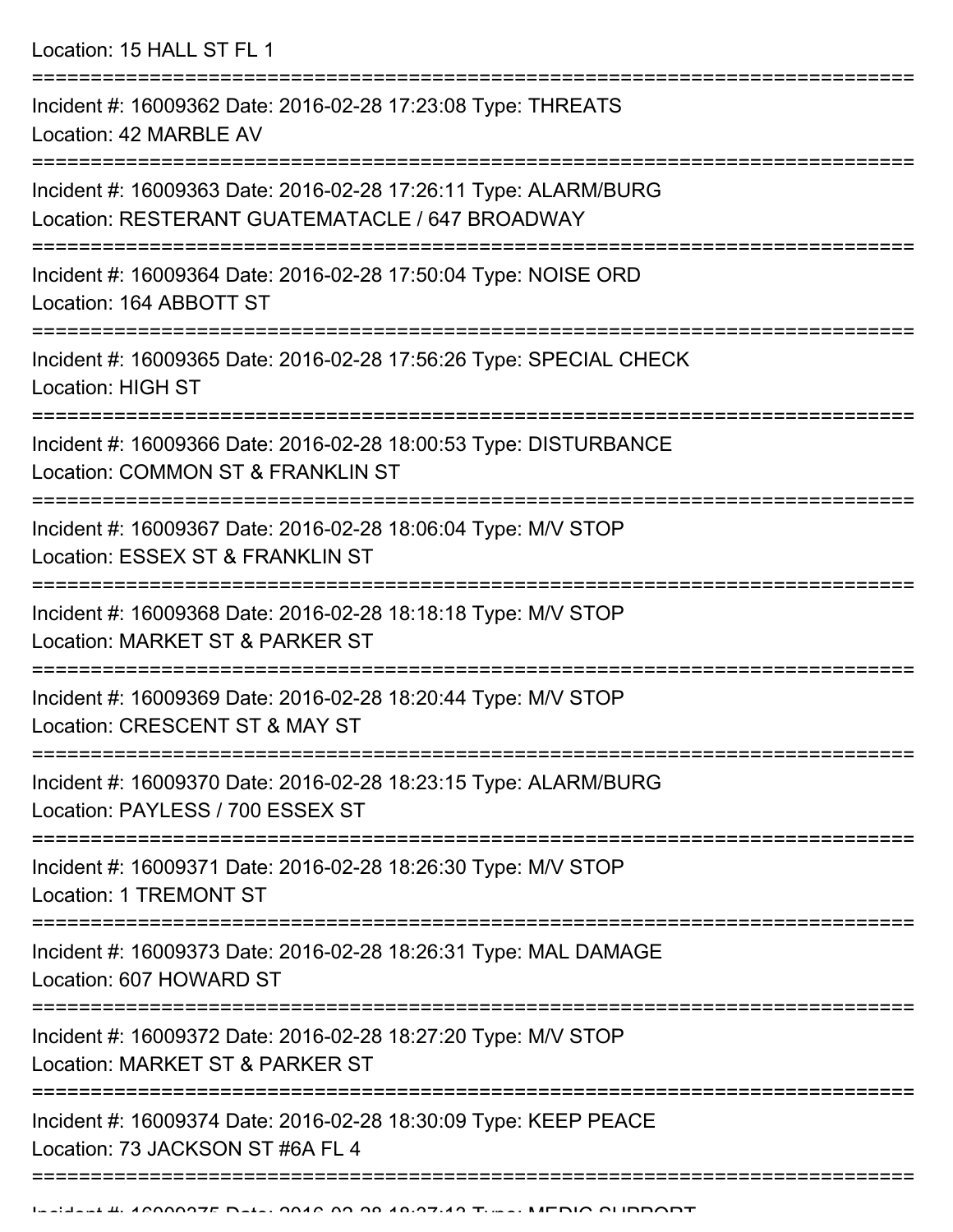| Location: 266 BROADWAY<br>===============                                                                                           |
|-------------------------------------------------------------------------------------------------------------------------------------|
| Incident #: 16009376 Date: 2016-02-28 18:44:51 Type: M/V STOP<br><b>Location: 18 FRANKLIN ST</b>                                    |
| Incident #: 16009377 Date: 2016-02-28 18:45:03 Type: ALARM/BURG<br>Location: AUTO HOUSE / 134 WEST ST<br>========================== |
| Incident #: 16009378 Date: 2016-02-28 18:47:36 Type: M/V STOP<br><b>Location: MERRIMACK ST</b>                                      |
| Incident #: 16009379 Date: 2016-02-28 18:52:07 Type: UNWANTEDGUEST<br>Location: 204 S UNION ST #3 FL REAR                           |
| Incident #: 16009380 Date: 2016-02-28 18:54:16 Type: M/V STOP<br>Location: FRANKLIN ST & METHUEN ST                                 |
| Incident #: 16009382 Date: 2016-02-28 19:00:11 Type: WARRANT SERVE<br>Location: 126 BAILEY ST #2                                    |
| Incident #: 16009383 Date: 2016-02-28 19:04:28 Type: MEDIC SUPPORT<br>Location: 3 WOODLAND ST #14                                   |
| Incident #: 16009381 Date: 2016-02-28 19:04:33 Type: SHOPLIFTING<br>Location: CVS PHARMACY / 205 S BROADWAY                         |
| Incident #: 16009384 Date: 2016-02-28 19:08:06 Type: A&B PAST<br>Location: 72 JACKSON ST                                            |
| Incident #: 16009385 Date: 2016-02-28 19:29:54 Type: HIT & RUN M/V<br>Location: GRAFTON ST & WINTHROP AV                            |
| Incident #: 16009386 Date: 2016-02-28 19:30:34 Type: M/V STOP<br>Location: 491 ESSEX ST                                             |
| Incident #: 16009387 Date: 2016-02-28 19:31:30 Type: DOMESTIC/PROG<br>Location: 47 BODWELL ST FL 2                                  |
| Incident #: 16009388 Date: 2016-02-28 19:38:27 Type: SERVE 209A<br>Location: 62 MAGINNIS AV                                         |
|                                                                                                                                     |

Incident #: 16009389 Date: 2016-02-28 19:48:05 Type: ALARM/BURG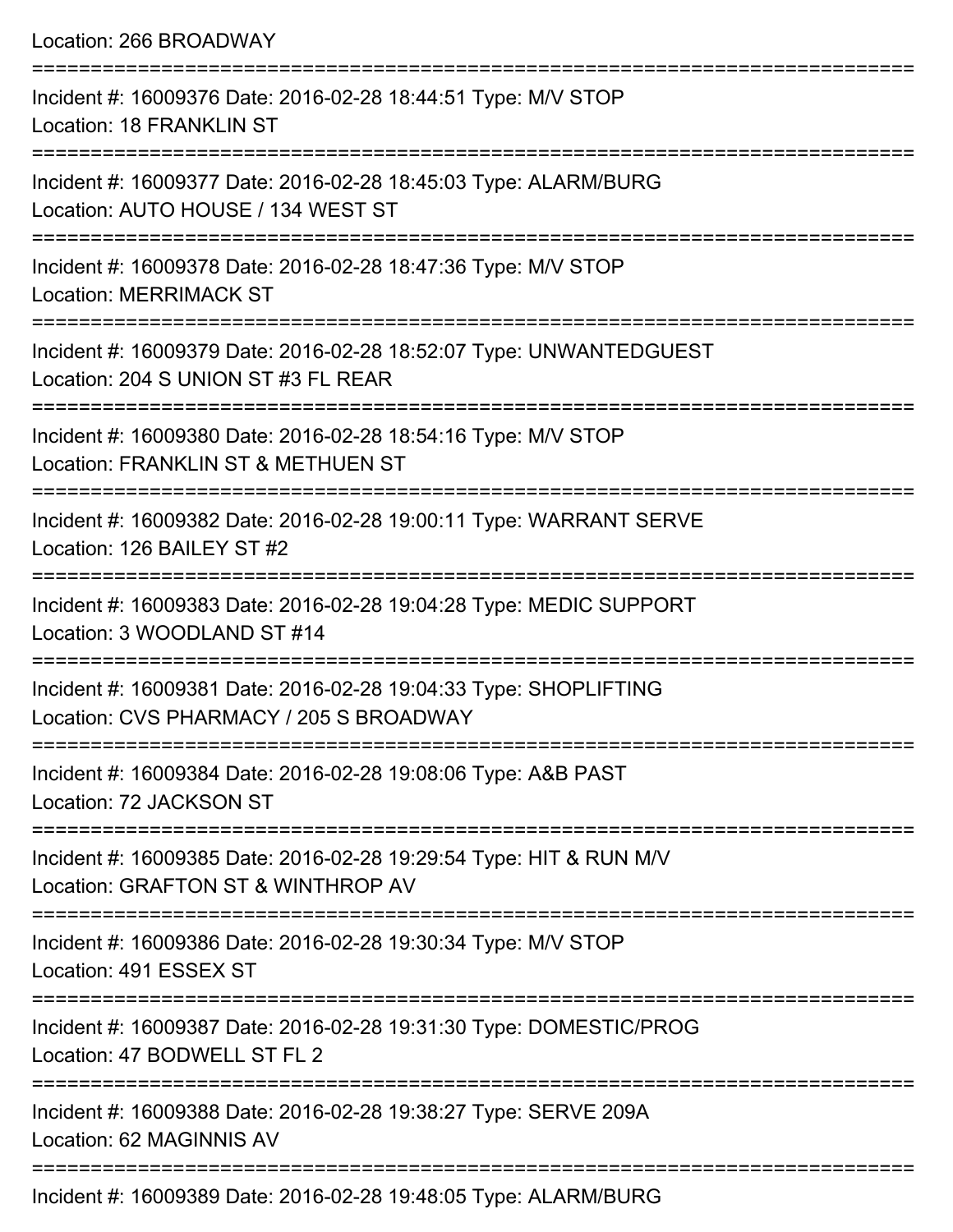| Incident #: 16009390 Date: 2016-02-28 19:49:07 Type: KEEP PEACE<br>Location: 383 HAVERHILL ST #31                |
|------------------------------------------------------------------------------------------------------------------|
| Incident #: 16009391 Date: 2016-02-28 19:59:52 Type: MEDIC SUPPORT<br>Location: 178 BERKELEY ST                  |
| Incident #: 16009392 Date: 2016-02-28 20:03:59 Type: LOST PROPERTY<br>Location: 222 ESSEX ST #304                |
| Incident #: 16009393 Date: 2016-02-28 20:10:11 Type: DOMESTIC/PROG<br>Location: 152 BUTLER ST                    |
| Incident #: 16009394 Date: 2016-02-28 20:26:54 Type: DISTURBANCE<br>Location: 112 MARSTON ST                     |
| Incident #: 16009395 Date: 2016-02-28 20:36:49 Type: UNKNOWN PROB<br>Location: 73 SHAWSHEEN RD FL 3              |
| Incident #: 16009396 Date: 2016-02-28 21:36:35 Type: NOISE ORD<br>Location: 121 JACKSON ST FL 1                  |
| Incident #: 16009397 Date: 2016-02-28 21:37:51 Type: B&E/PROG<br>Location: 6 GREEN ST                            |
| Incident #: 16009398 Date: 2016-02-28 21:44:52 Type: SUICIDE ATTEMPT<br>Location: WENDYS / 55 HAMPSHIRE ST       |
| Incident #: 16009399 Date: 2016-02-28 22:11:56 Type: M/V STOP<br><b>Location: BARKER RD</b>                      |
| Incident #: 16009400 Date: 2016-02-28 22:23:31 Type: M/V STOP<br>Location: ALLSTON ST & HIGH ST                  |
| Incident #: 16009401 Date: 2016-02-28 22:27:04 Type: M/V STOP<br>Location: ALLSTON ST & HIGH ST                  |
| Incident #: 16009402 Date: 2016-02-28 22:33:17 Type: UNWANTEDGUEST<br>Location: TRAIN STATION / 211 MERRIMACK ST |
| Incident #: 16009403 Date: 2016-02-28 22:33:43 Type: SUS PERS/MV                                                 |